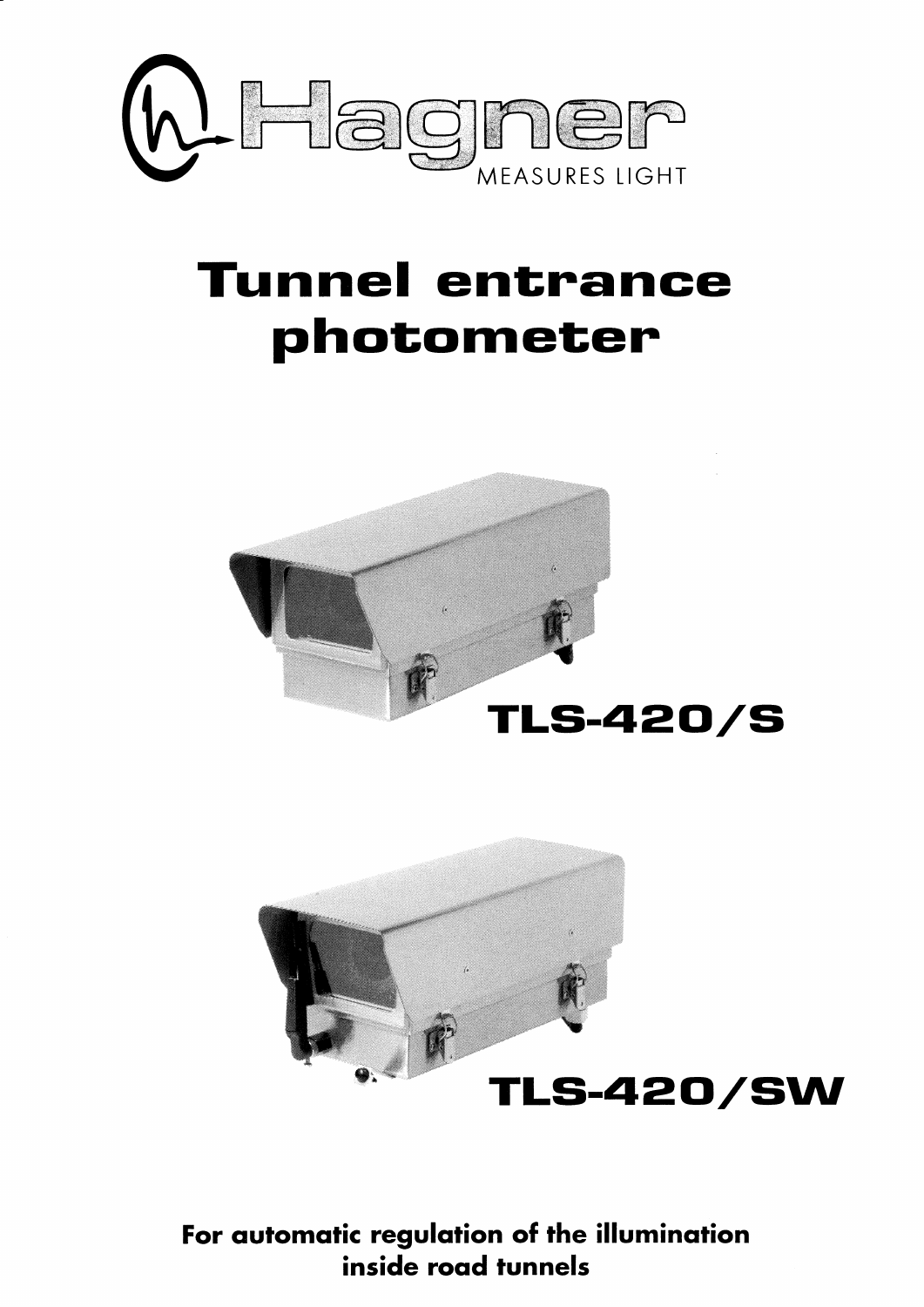## **Contents**

- Page 2 Introduction **Description** Positioning the Tunnel Photometer
- Page 3 Calibration **Maintenance**
- Page 4 Over voltage protectior Technical Data
- Page 5 Connection Instructions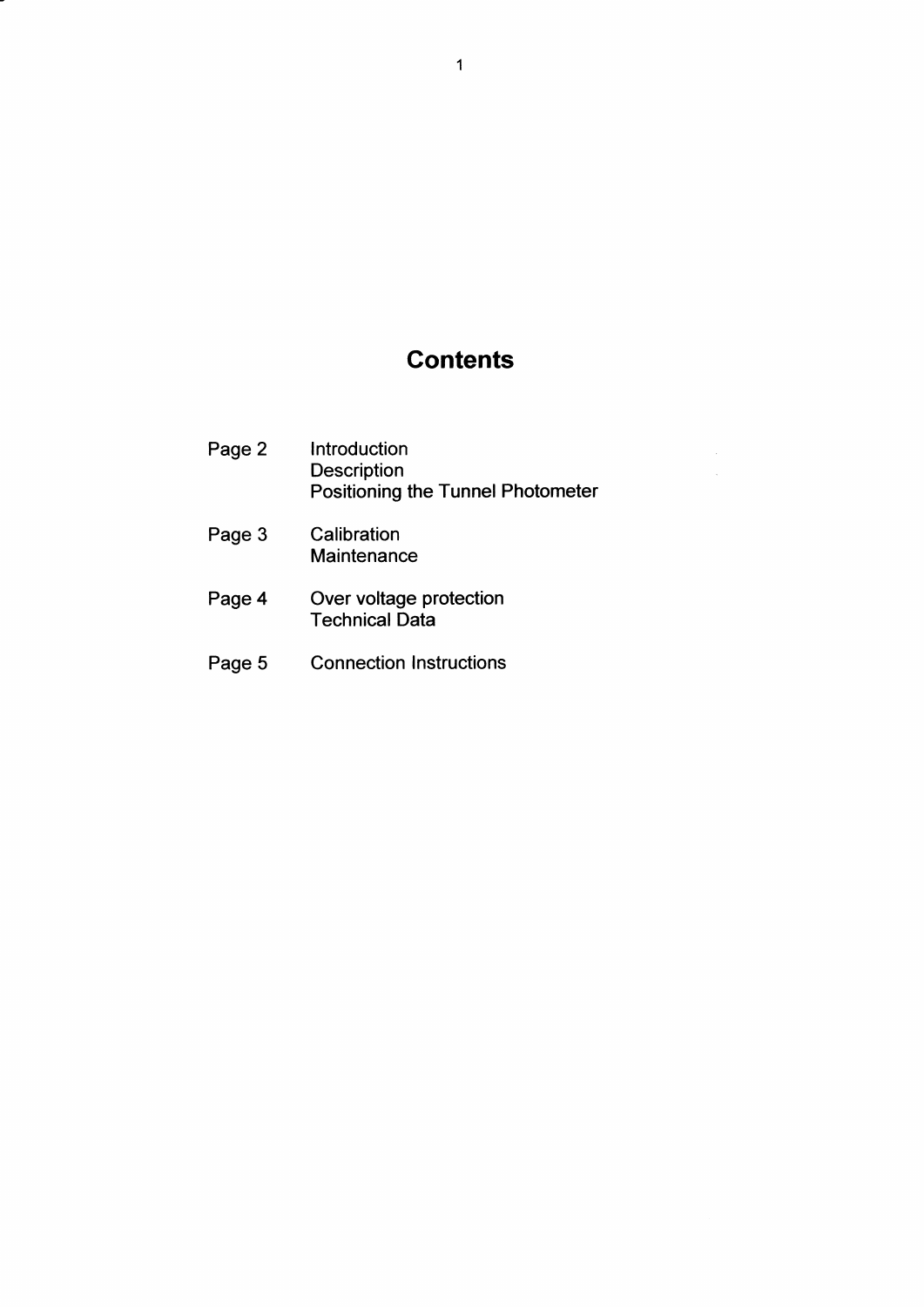#### lntroduction

The aim of road tunnel lighting is to ensure that traffic, both during daytime and night time, can approach, pass through and leave a tunnel, at the designated speed, with a degree of safety and comfort not less than along the adjacent stretches of open road.

ln daytime it is essential that appropriate luminance has been provided in the threshold zone (the first stretch of the entrance) of the tunnel to avoid the driver experiencing "the black hole effect'. A hazardous situation is created if a lack of visibility suddenly causes the driver to reduce speed. The required luminance depends on the luminance to which the approaching car driver's eyes are adapted. Studies show that to a large extent this adaptation depends on the luminance in and around the tunnel entrance.

#### **Description**

The Hagner TLS-420 Tunnel Entrance Photometer is designed to measure the average<br>Juminance of a tunnel entrance and its surroundings to CIF recommendations. The luminance of a tunnel entrance and its surroundings to CIE recommendations. photometer measures the average luminance within a cone with a top angle of  $20^{\circ}$  (other measuring angles can be provided on request), by means of a detector carefully filtered to give a spectral response close to that of the human eye, as defined in CIE standards.

The photometer has an output of 4 - 20 mA DC for a luminance range 0 - L cd/m<sup>2</sup> where "L" is chosen by the customer when ordering the photometer. A common value of "L" is 6,500  $cd/m<sup>2</sup>$ . The  $4 - 20$  mA output makes the TLS-420 suitable for computerized systems and also makes it possible for the output signal to be transmitted over great distances. (Max external resistance is 800 ohm.)

As an important part of the system B Hagner AB offers a ready programmed PLC (Hitachi EH-150) computer for regulating the tunnel lighting, with switching levels (up to 10 levels each for 2 separate Tunnel Photometers plus 2 alarm levels) and time delays set according to the customers requirements. When delivered with a Display Panel the customer can easily change the preset values, if required.

The Photometer is mounted in a waterproof housing made in stainless steel (or aluminium), provided with a thermostatically controlled heater. The front glass can be provided with automatic cleaning equipment.

#### Positioning the Tunnel Photometer

According to CIE (Commission Internationale de I'Eclairage) recommendations the luminance can be measured as the luminance contained in a conical field of view, subtending an angle of 20°. It is normally recommended that the measurement is made at a distance from the tunnel entrance which is equivalent to the stopping distance for a vehicle approaching the tunnel, i.e. the distance depends on factors such as the speed on the road, its slope, its condition etc.

Other factors can also influence the measuring distance. For further information see CIE publications No 61 (1984) and No 88 (1990). lf for some reason a photometer can't be placed at the "ideal" distance (the stopping distance), e.g. because there is a bridge in the way of the viewing field of the photometer, but has to be placed closer to or further away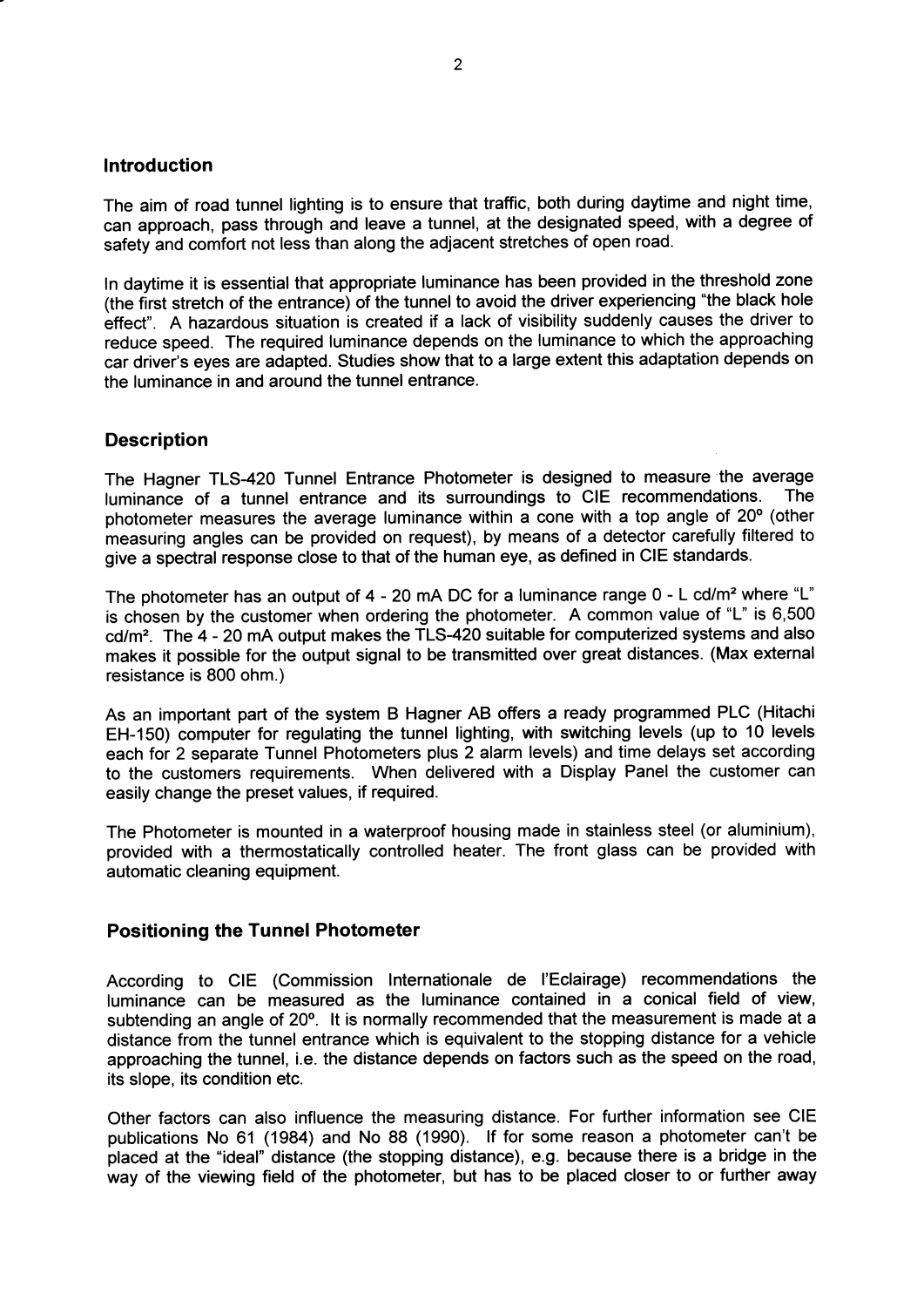from the tunnel, one can to a certain extent compensate for this by ordering a photometer with a special measuring angle.

With the standard 20° angle at the "ideal" distance a certain area of the tunnel entrance and its surroundings is measured. lf the photometer has to be placed closer to the tunnel entrance than preferred, one can cover the same measured area by increasing the measuring angle. Conversely, if the photometer has to be placed further away, then the measuring angle should be reduced. Please note that the measuring angle has to be determined before the photometer is built.

The theoretical height above the road for a Tunnel Photometer is between 1-1.5 metre, i.e. the same as the eyes of an approaching car driver. However, as the photometer would become dirty very quickly at this position and could easily be vandalized, it is common to mount the photometer at 5-6 metres height. The washer tank, when this is used, is placed at a lower level so that the tank can be easily filled. Max pressure height of the water is 5 metres.

#### Galibration

When delivered the photometers are carefully calibrated to the measuring range specified with the order. The basic light sensitive component in the Tunnel Photometers is a very long time stable silicon photo diode. Under normal use a calibration interval of 5 years should be quite sufficient.

The photometer can be calibrated by the manufacturer, B Hagner AB in Sweden, or by official test laboratories, equipped for calibration of luminance meters.

#### **Maintenance**

When provided without washer and wiper:

As measurements are taken through the front window of the photometer, the outside of the window should be regularly cleaned. How often this must be done depends on the position of the photometer and the surrounding environment, i.e. how soon the window becomes dirty.

Empiric studies at sight are recommended.

When provided wifh washer and wiper:

The water tank must be filled at regular intervals. The length of the intervals depends on how often the washer is used and for how long each time.

The wiper blade (the rubber) should be regularly checked so that it is not worn out. Control intervals depend on climate and environment but even in fairly rough environments an initial interval of 2-3 years is normally sufficient. Eventually the length of the intervals may be reduced until the wiper blade has been exchanged.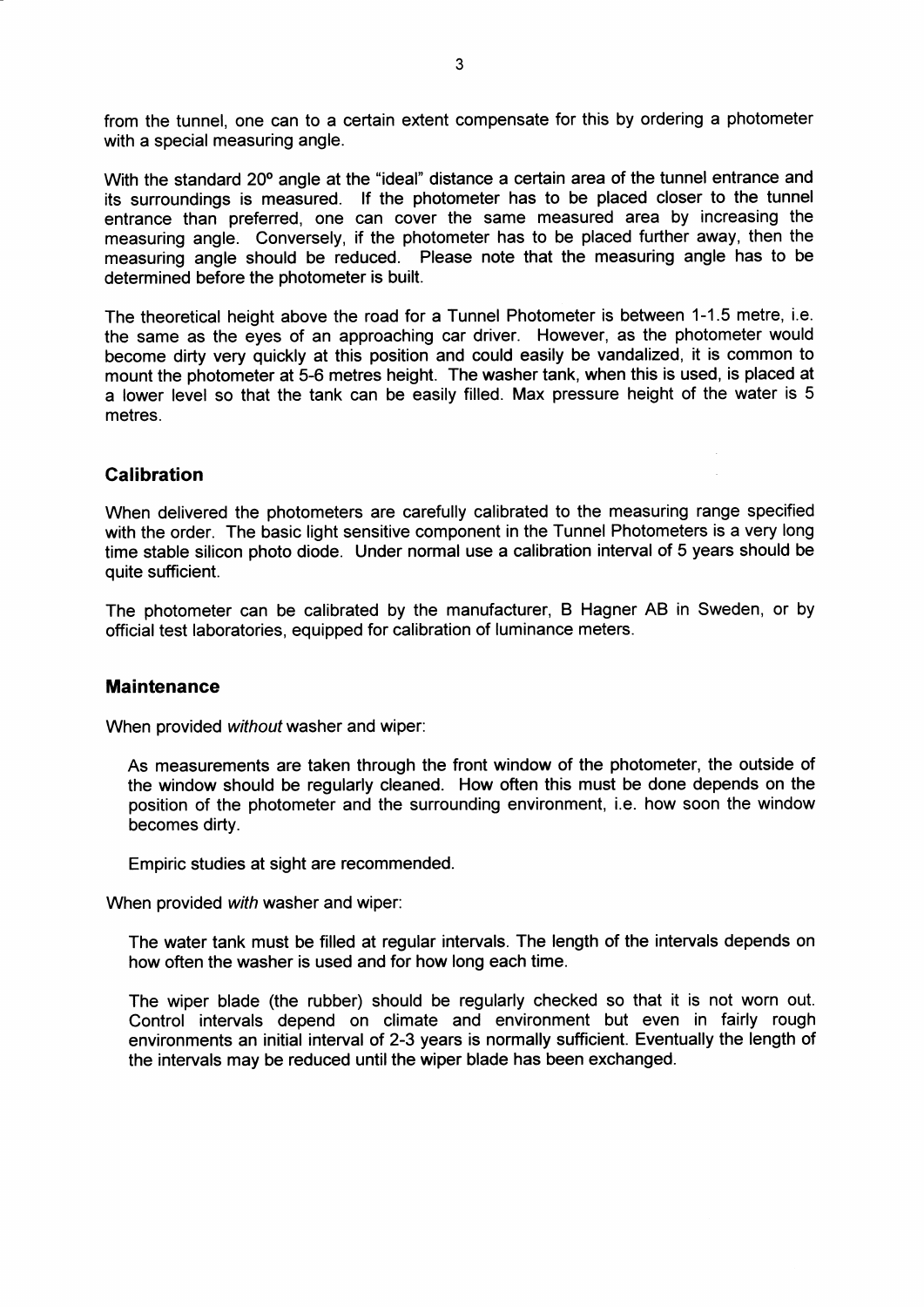#### Over voltage protection

There are some areas where the Hagner Tunnel Entrance Photometers are at risk from over voltage and/or transients on the power net and transients on the signal cable, which may be caused by an unstable power supply or lightning strikes in the surrounding area. Both incidents can, if they are powerful, damage the electronics in a Photometer. The instruments are provided with VDRs but these give only a very limited protection.

It is therefore recommended that Photometers mounted in such areas are connected to over voltage protection, i.e. Hagner OVP-01, which will greatly reduce the risk of damage. Please note that 100% protection can never be guaranteed.

#### Technical data

| Detector                  | Silicon photo diode, $V_{\lambda}$ -filtered.          |                                                       |  |
|---------------------------|--------------------------------------------------------|-------------------------------------------------------|--|
| Measuring angle           | 20° as standard, special angles on request             |                                                       |  |
| Measuring range           | Specified with order $(e.g. 0 - 6,500 \text{ cd/m}^2)$ |                                                       |  |
| Accuracy                  | Better than $\pm$ 3%                                   |                                                       |  |
| Output signal             | 4 - 20 mA DC                                           |                                                       |  |
| Max external resistance   | 800 ohm                                                |                                                       |  |
| Temperature range         | $-30^{\circ}$ C - $+70^{\circ}$ C                      |                                                       |  |
| Power supply              | 220 - 240 VAC                                          |                                                       |  |
| Heater                    | 6 W (PTC heating)                                      |                                                       |  |
| <b>Dimensions</b>         | 460 x 155 x 170 (220) mm                               |                                                       |  |
| <b>Material</b>           | Housing, mounts and holder for washer: stainless steel |                                                       |  |
| Protection rate (Housing) | <b>IP65</b>                                            |                                                       |  |
| Weight                    | 6.6 kgs with built-in wiper<br>6.0 kgs                 |                                                       |  |
| Mounting                  | Adjustable mount or wall bracket.                      |                                                       |  |
| <b>Models</b>             | <b>TLS-420/S</b><br><b>TLS-420/SW</b>                  | Without wiper.<br>With built-in wiper                 |  |
| Accessoris                | WW1/5<br>SW/S<br>CSS-1                                 | Windscreen washer<br>Adjustable mount<br>Wall bracket |  |
|                           | <b>OVP-01</b>                                          | Over voltage protection                               |  |
|                           | EH-150                                                 | PLC computer inclusive of program                     |  |